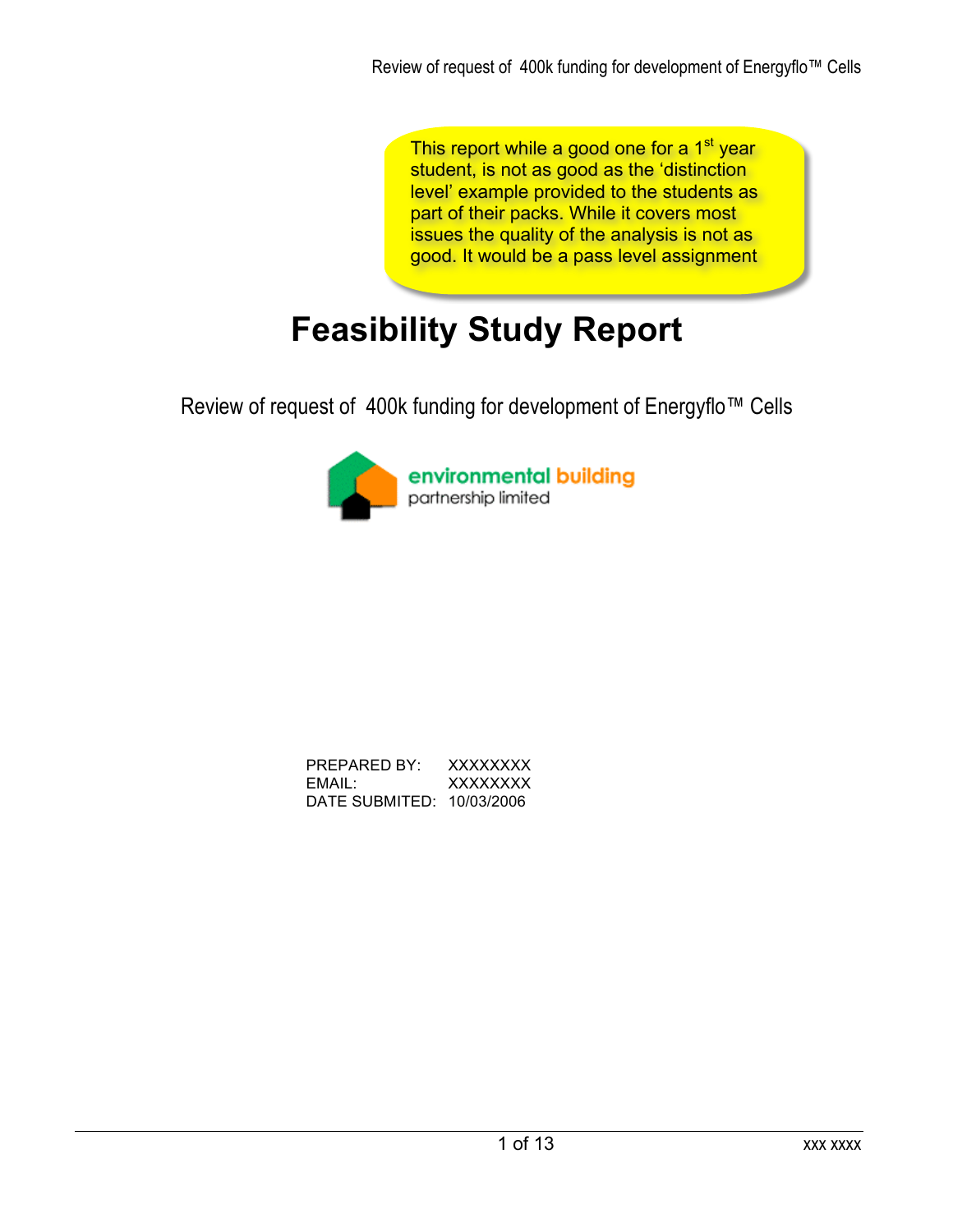## **Contents**

| $\mathbf 1$ .                                 |  |
|-----------------------------------------------|--|
| 2 <sub>1</sub>                                |  |
| 2.1<br>2.2                                    |  |
| 3 <sub>1</sub>                                |  |
|                                               |  |
|                                               |  |
|                                               |  |
|                                               |  |
| 5.1<br>5.2<br>5.3                             |  |
|                                               |  |
|                                               |  |
| 6.1<br>6.2<br>6.3<br>6.4<br>6.5<br>6.6<br>6.7 |  |
|                                               |  |
| 7.1<br>7.2                                    |  |
|                                               |  |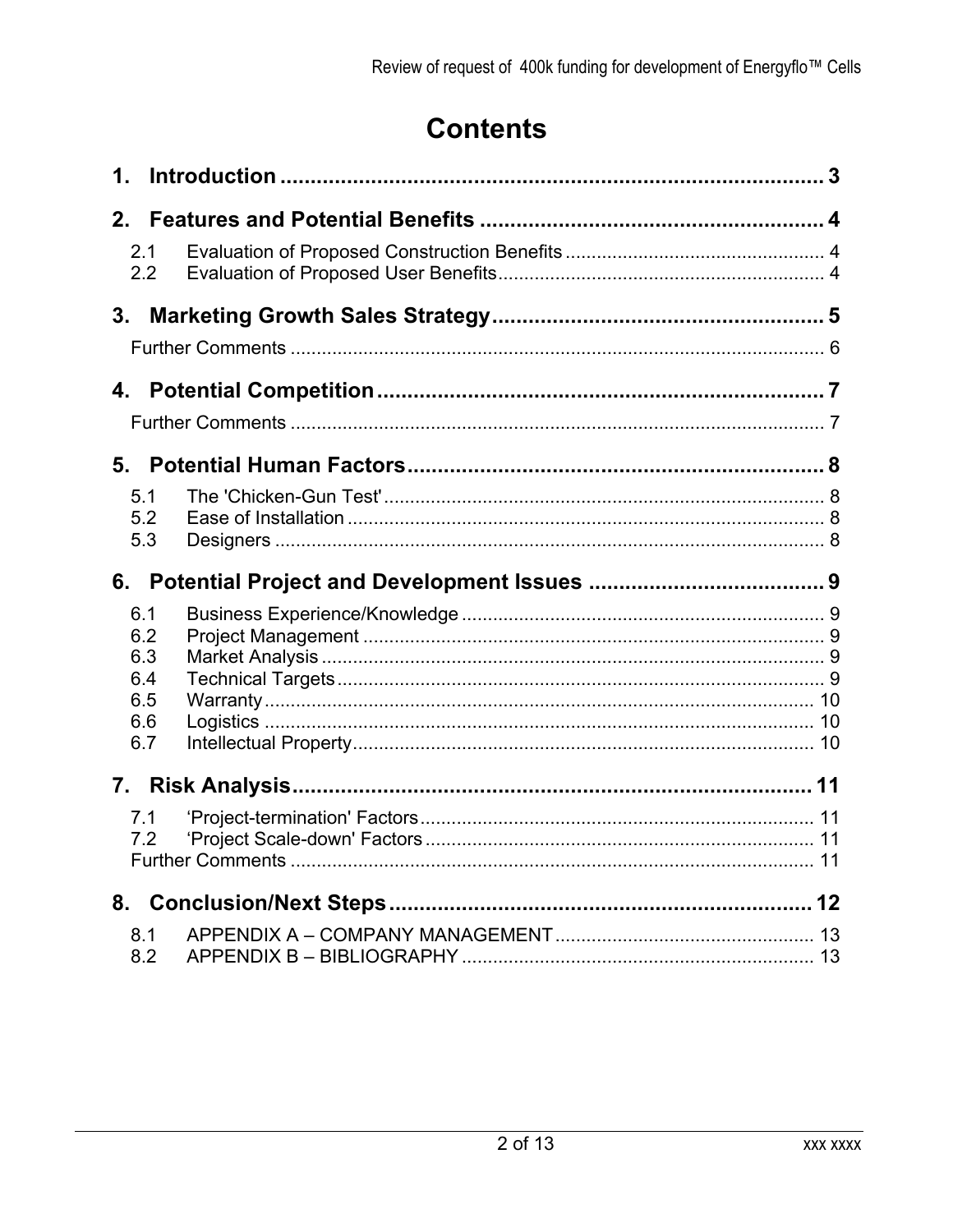### **1. Introduction**

The Environmental Building Partnership Ltd (EBP) - 'The innovators of modular breathing wall systems'. They are an established building engineering consultancy which aims to develop energy efficiency in building products and services. EBP proposes to produce and sell the Energyflo™ Cell, a new 'breathing wall product'. They have developed it to replace traditional insulation and it works according to a whole building concept known as 'dynamic breathing buildings' which offers many benefits to the builder and building occupants.

EBP are seeking funding of ₤400k to support product development and business operations.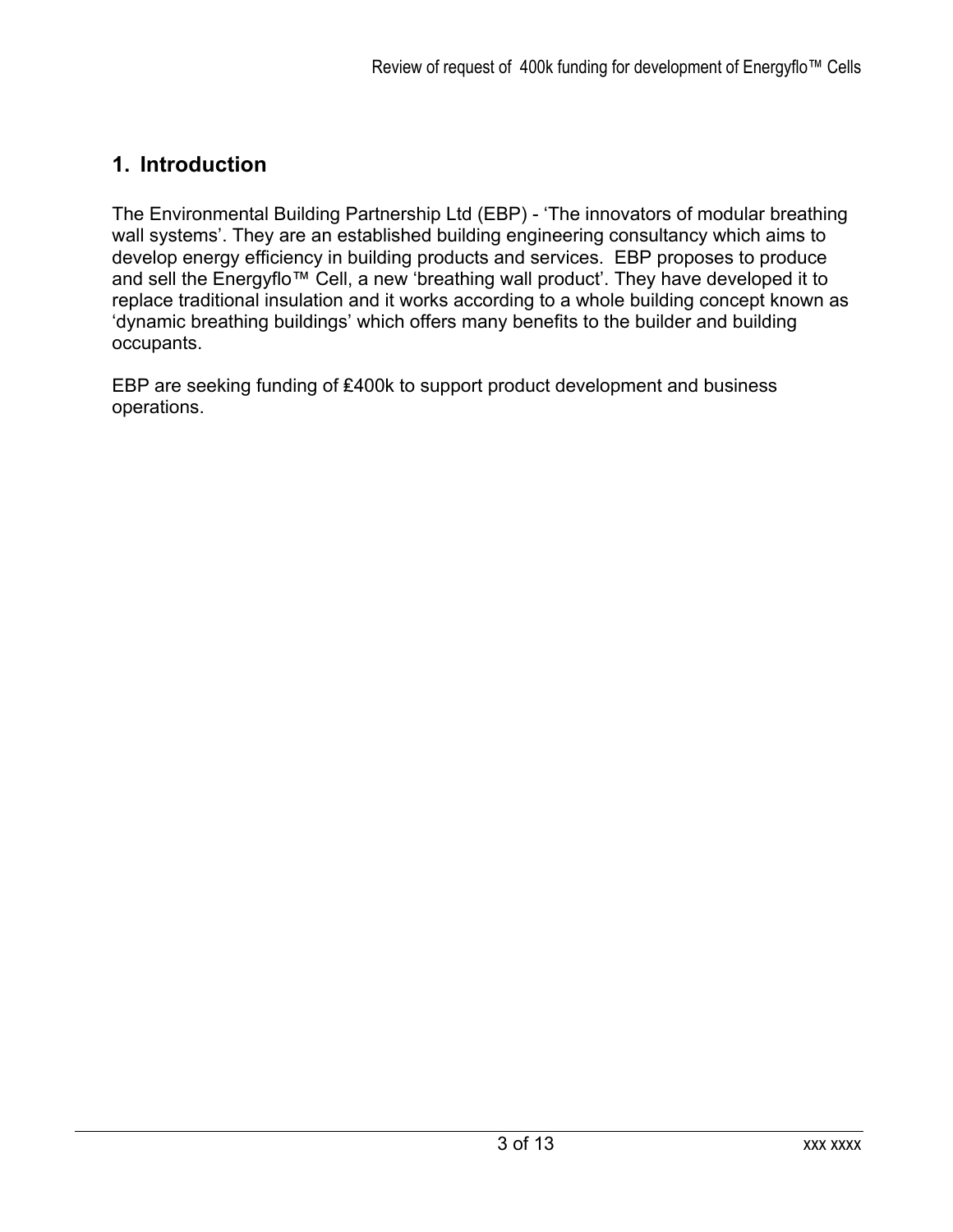## **2. Features and Potential Benefits**

| <b>Feature</b>                                                                                                                                                                   | 2.1 Proposed<br><b>Construction Benefits</b>                                                 | <b>Concerns/Comments</b>                                                                                                                                                    |
|----------------------------------------------------------------------------------------------------------------------------------------------------------------------------------|----------------------------------------------------------------------------------------------|-----------------------------------------------------------------------------------------------------------------------------------------------------------------------------|
| Insulation and ventilation will<br>not have to be put into the<br>building separately.                                                                                           | 2.1.1 Reduces man-hours<br>when building.                                                    | By how much will the man-<br>hours be reduced, is it a<br>worthwhile reduction?                                                                                             |
| It has been designed to be<br>modular, easy to assemble<br>and to fit within existing<br>construction methods.                                                                   | 2.1.2 No extra training will<br>be required for construction<br>workers if this is the case. | Have EBP actually tested<br>this with the people who<br>would be working with it?<br>Would this modularity place<br>restrictions on the design of<br>buildings that use it? |
|                                                                                                                                                                                  |                                                                                              |                                                                                                                                                                             |
| <b>Feature</b>                                                                                                                                                                   | <b>2.2 Proposed User</b><br><b>Benefits</b>                                                  | <b>Concerns/Comments</b>                                                                                                                                                    |
| The Energyflo <sup>™</sup> Cell<br>manages airflow so that the<br>external wall becomes an<br>efficient heat exchanger, this<br>reduces operational energy<br>use of a building. | 2.2.1 Therefore reducing<br>the cost of heating it.                                          | By how much does it reduce<br>the cost of heating the<br>building by? 2% or 20%? Is<br>it worthwhile?                                                                       |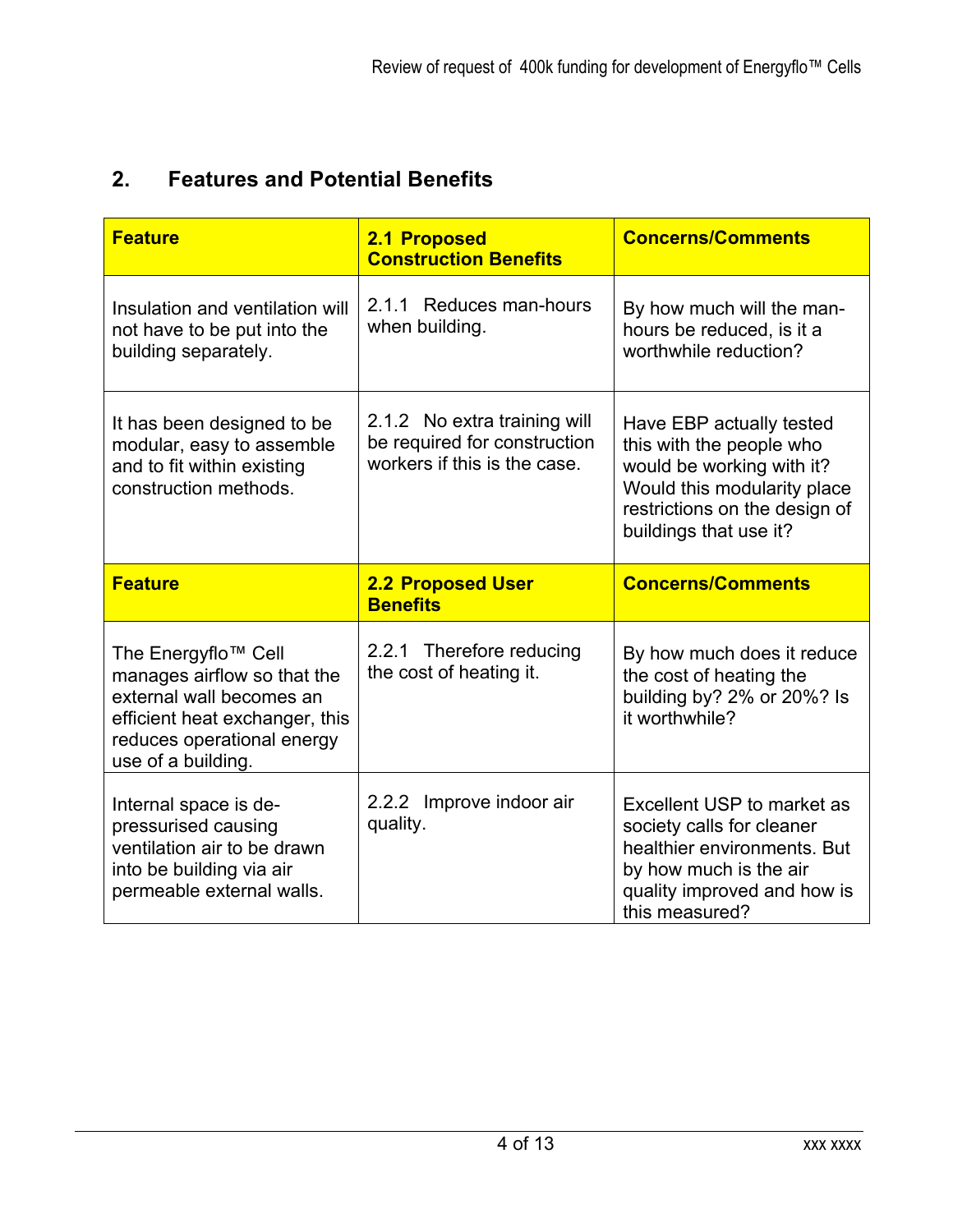## **3. Marketing Growth Sales Strategy**

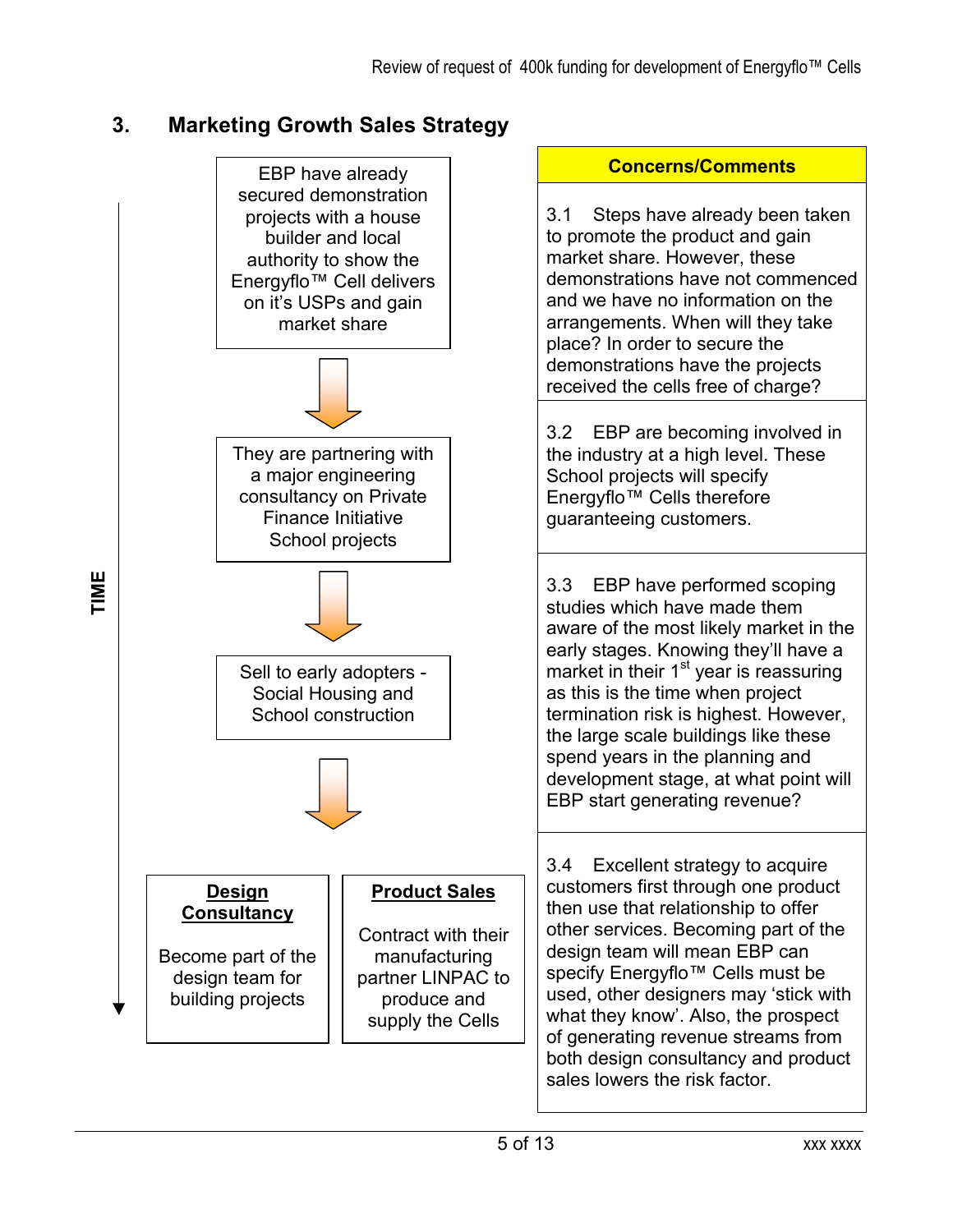#### **Further Comments - Markets**

EBP's business strategy appears to be well thought out and sensible. Once they have completed the initial stages I believe the market could be expanded to almost any type of building from hospitals to livestock buildings where ventilation is a major issue.

The fact that EBP claim their technology will future proof existing construction methods against 2008 regulations is very important. The Government have recently raised the energy efficiency specifications that buildings must meet, and if the Energyflo™ Cell can achieve today's standard easily then it could come to obtain a greater share of the market in the future when these regulations change again and conventional insulation methods 'can't keep up'.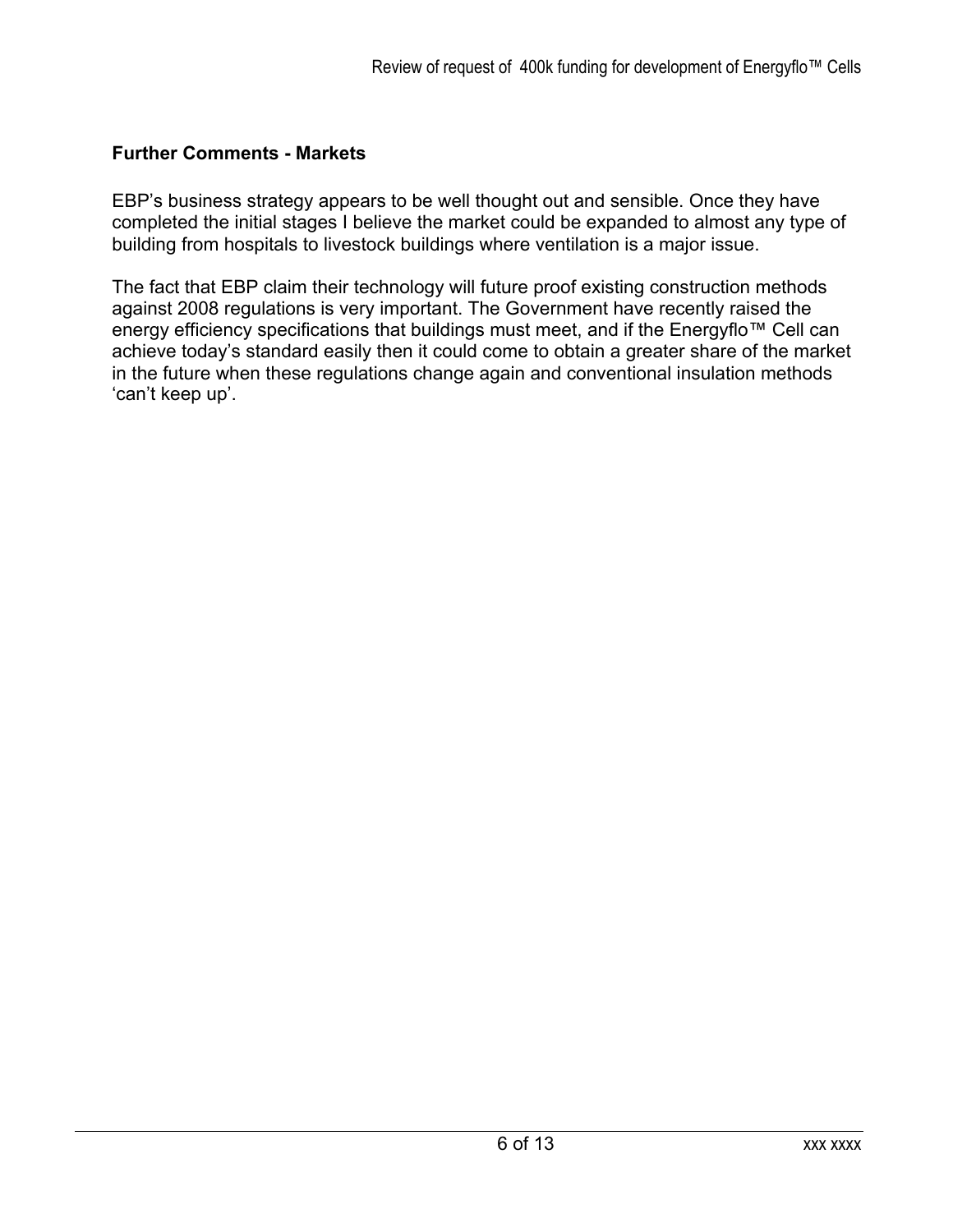## **4. Potential Competition**

| <b>Potential Competition</b>                                                                                                                                                                                     | <b>Concerns/Comments</b>                                                                                                                                                                          |
|------------------------------------------------------------------------------------------------------------------------------------------------------------------------------------------------------------------|---------------------------------------------------------------------------------------------------------------------------------------------------------------------------------------------------|
| Existing insulation methods and<br>4.1<br>companies that are well established within the<br>industry.                                                                                                            | The construction industry as a whole may be<br>sceptical of new technology and prefer to stick<br>to conventional methods. Many different<br>people would need to be convinced of the<br>product. |
| 4.2 Other innovative technologies that have<br>already been put into practice such as<br>insulating building blocks where the insulation<br>is in the external wall, reducing the need for<br>insulation inside. | EBP would have to be aware of other<br>technologies and the developments they are<br>making so as not to become complacent.                                                                       |
| Development of the separate<br>4.3<br>technologies - ventilation and insulation.                                                                                                                                 | They could become more efficient separately.                                                                                                                                                      |

#### **Further Comments**

The initial competition for EBP will be the existing companies, but once they have broke into the market they could do well and grow quickly.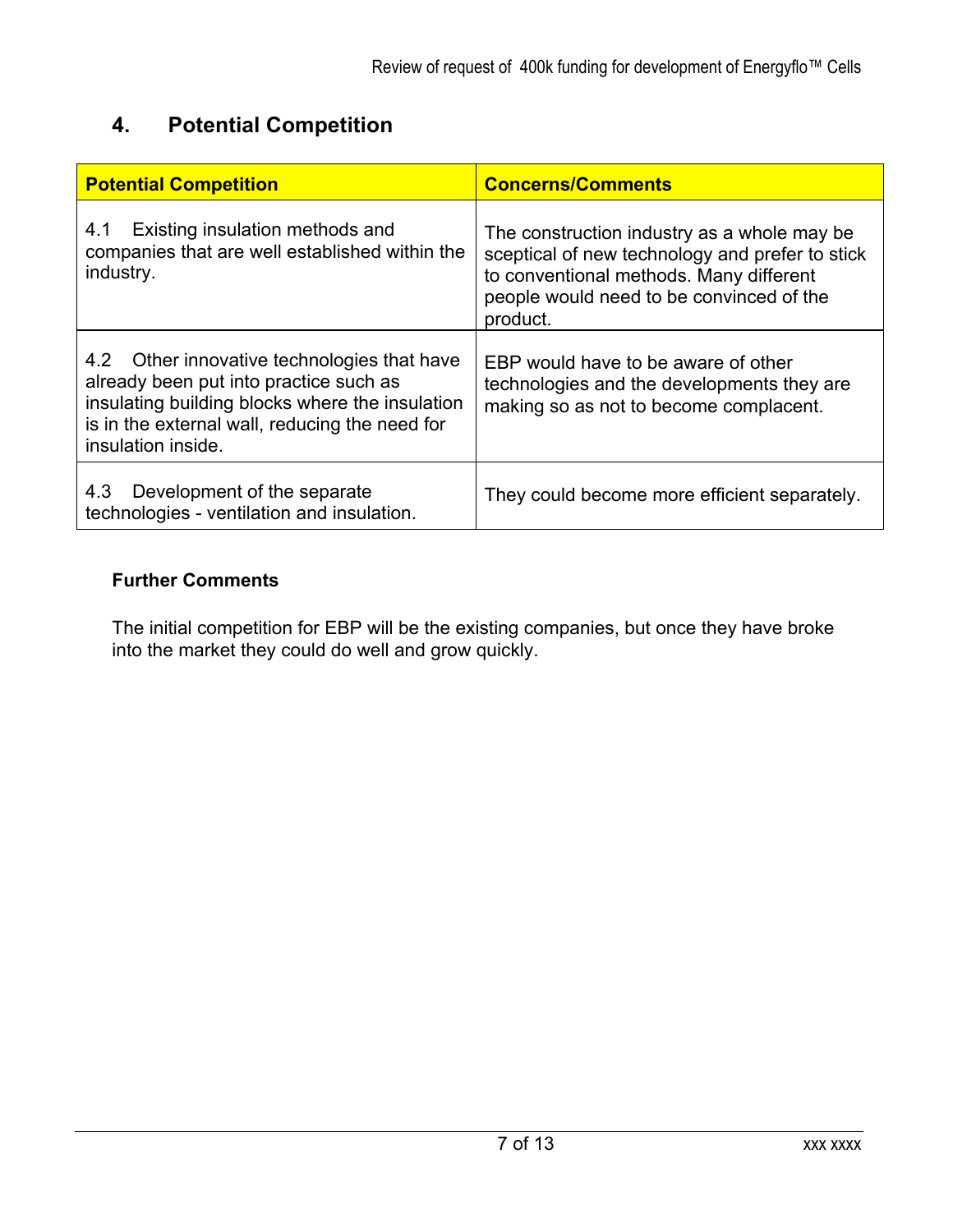## **5. Potential Human Factors**

| <u>Issue</u>                                                                                                                              | <b>Concerns/Comments</b>                                                                                                                                                                                             |
|-------------------------------------------------------------------------------------------------------------------------------------------|----------------------------------------------------------------------------------------------------------------------------------------------------------------------------------------------------------------------|
| The 'Chicken-Gun Test'<br>5.1<br>How can EBP claim that the Energyflo™ Cell<br>converts the external wall into an air filter for<br>life? | Prototype product design phase has been<br>completed and demonstration projects are<br>organised. However, no testing has been done<br>over long periods of time to support the claim<br>of long term effectiveness. |
| 5.2 Ease of Installation<br>Has the product been tested by builders or<br>the people who are actually going to work with<br>it?           | In practice it may be found that training is<br>required which would discourage buyers as<br>training would cost time and money.                                                                                     |
| 5.3<br><b>Designers</b><br>Will buildings using the Energyflo™ Cell need<br>to be designed around them because of their<br>modularity?    | Architects and Engineers would rather have as<br>few restrictions as possible to accommodate<br>creative designs.                                                                                                    |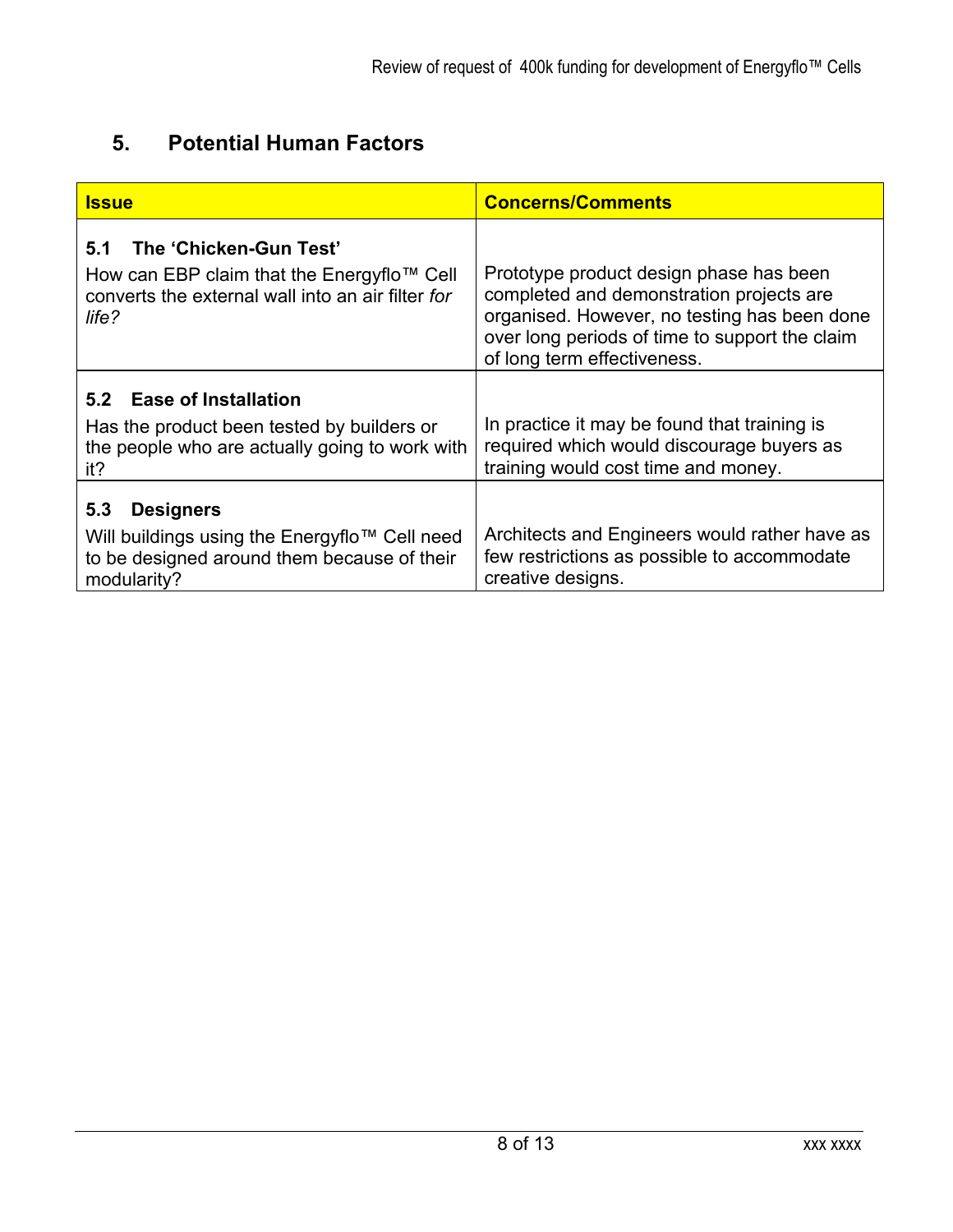## **6. Potential Project and Development Issues**

| <b>Issue</b>                                                                                                                                                                                                                                  | <b>Concerns/Comments</b>                                                                                                                                                                                                                                                                                                                                                                                                                         |
|-----------------------------------------------------------------------------------------------------------------------------------------------------------------------------------------------------------------------------------------------|--------------------------------------------------------------------------------------------------------------------------------------------------------------------------------------------------------------------------------------------------------------------------------------------------------------------------------------------------------------------------------------------------------------------------------------------------|
| 6.1<br><b>Business</b><br><b>Experience/Knowledge</b><br>6.1.1 Are EBP a sufficiently<br>experienced/knowledgeable<br>company to undertake a venture<br>such as this?<br>6.1.2 Is it sensible to contract<br>with their manufacturing partner | EBP have been winning awards for their innovative<br>technology designs since they won the Smart Scotland<br>Award in 2002 which shows a good knowledge of this<br>technology. However, there is no record that they have<br>any experience in the commercialisation of technology.<br>LINPAC Group is a £1.1 billion global business<br>established in 1959 so have much experience and<br>knowledge to offer. LINPAC - "Our worldwide presence |
| LINPAC?                                                                                                                                                                                                                                       | ensures a consistent level of quality and supply, no<br>matter where our customers are based." A relationship<br>with such a reputable company will bring credibility to<br>EBP.                                                                                                                                                                                                                                                                 |
| 6.2<br><b>Project Management</b>                                                                                                                                                                                                              | EBP have a well structured company management team<br>(see appendix. 8.2) with a designated project manager<br>which is important to ensure everything is managed<br>properly in a project. Despite this they are sensible in<br>their act to seek a Chief Executive Officer (CEO) with<br>relevant construction industry background to steer their<br>marketing strategy.                                                                       |
| 6.3<br><b>Market Analysis</b><br>EBP predict "break even in<br>2007, achieve £3.1 million                                                                                                                                                     | Here EBP have performed top-down market analysis,<br>which could produce misleading results.                                                                                                                                                                                                                                                                                                                                                     |
| turnover in 2009 and gain 5% of<br>the global insulation market with<br>its Energyflo™ product range by<br>2015"                                                                                                                              | The value of the global insulation market is not readily<br>available it is therefore impossible to say what scale of<br>growth the company will have undergone when they go<br>from $E$ to %?                                                                                                                                                                                                                                                   |
| 6.4<br><b>Technical Targets</b>                                                                                                                                                                                                               | Since EBP have come up with a completely new idea<br>there are no technical targets for it as such, only that it<br>must meet government regulation standards, standards<br>which EBP say the Energyflo™ Cell can reach easily.<br>However, due to the lack of long term testing there is<br>nothing to support this claim.                                                                                                                      |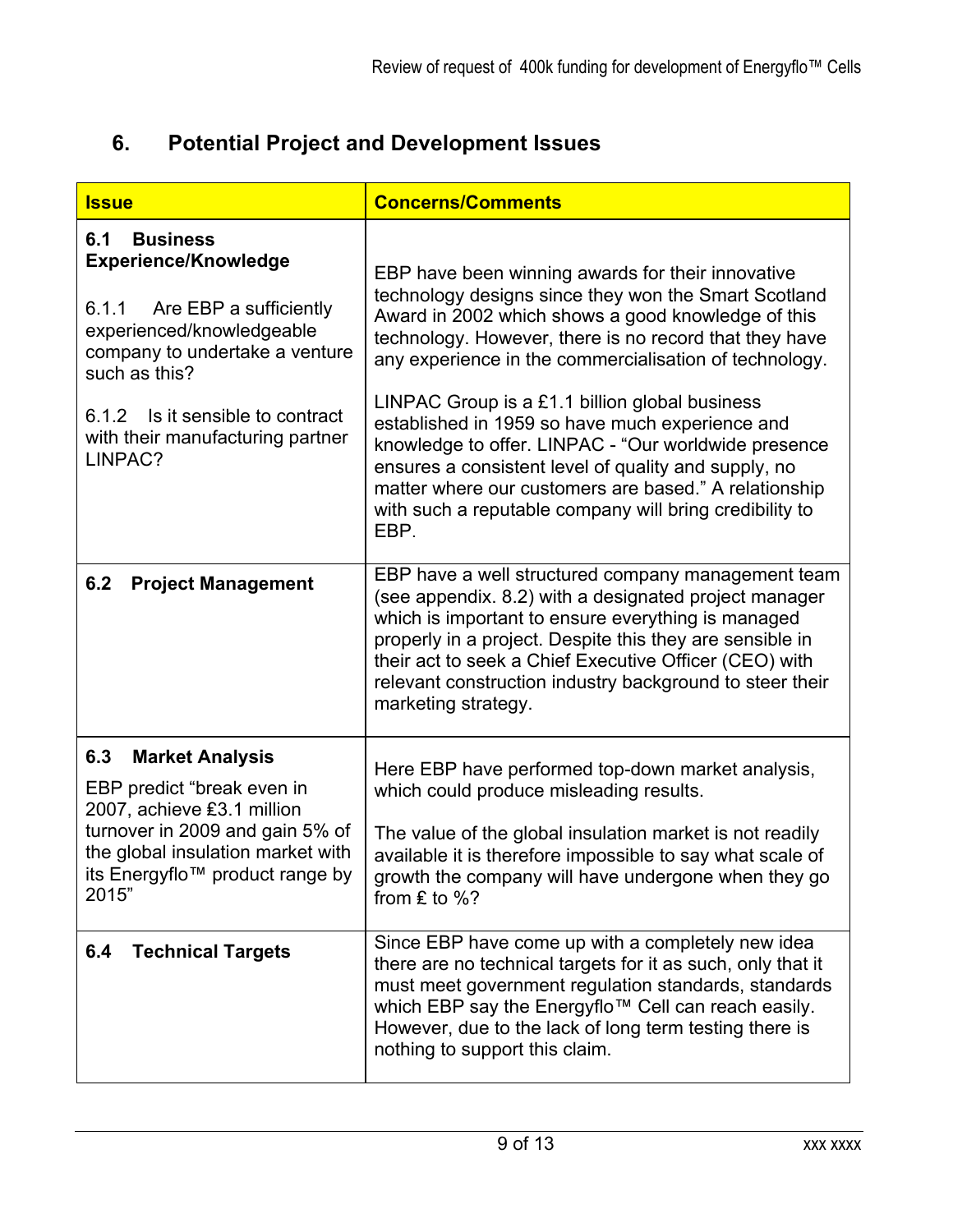| <b>Warranty</b><br>6.5                                                                                                          | From the business model there is no indication of what<br>would happen if in fact the product failed to work for any<br>reason.                                                                                         |
|---------------------------------------------------------------------------------------------------------------------------------|-------------------------------------------------------------------------------------------------------------------------------------------------------------------------------------------------------------------------|
| Logistics<br>6.6                                                                                                                | Insulation, although light, tends to be bulky and<br>therefore expensive to store and transport. EBP do not<br>address this, however LINPAC have a logistics division<br>which could be used.                           |
| 6.7<br>Intellectual Property (IP)                                                                                               |                                                                                                                                                                                                                         |
| 6.7.1<br>What type of IP?<br>6.7.2<br>Where does it protect?<br>How long will it protect?<br>6.7.3<br>Who owns the IP?<br>6.7.4 | EBP's business model tells us the technology is<br>patented, but fails to say in which countries the patent is<br>applicable, how long the patent will last or who owns the<br>patent i.e. the company or the inventor? |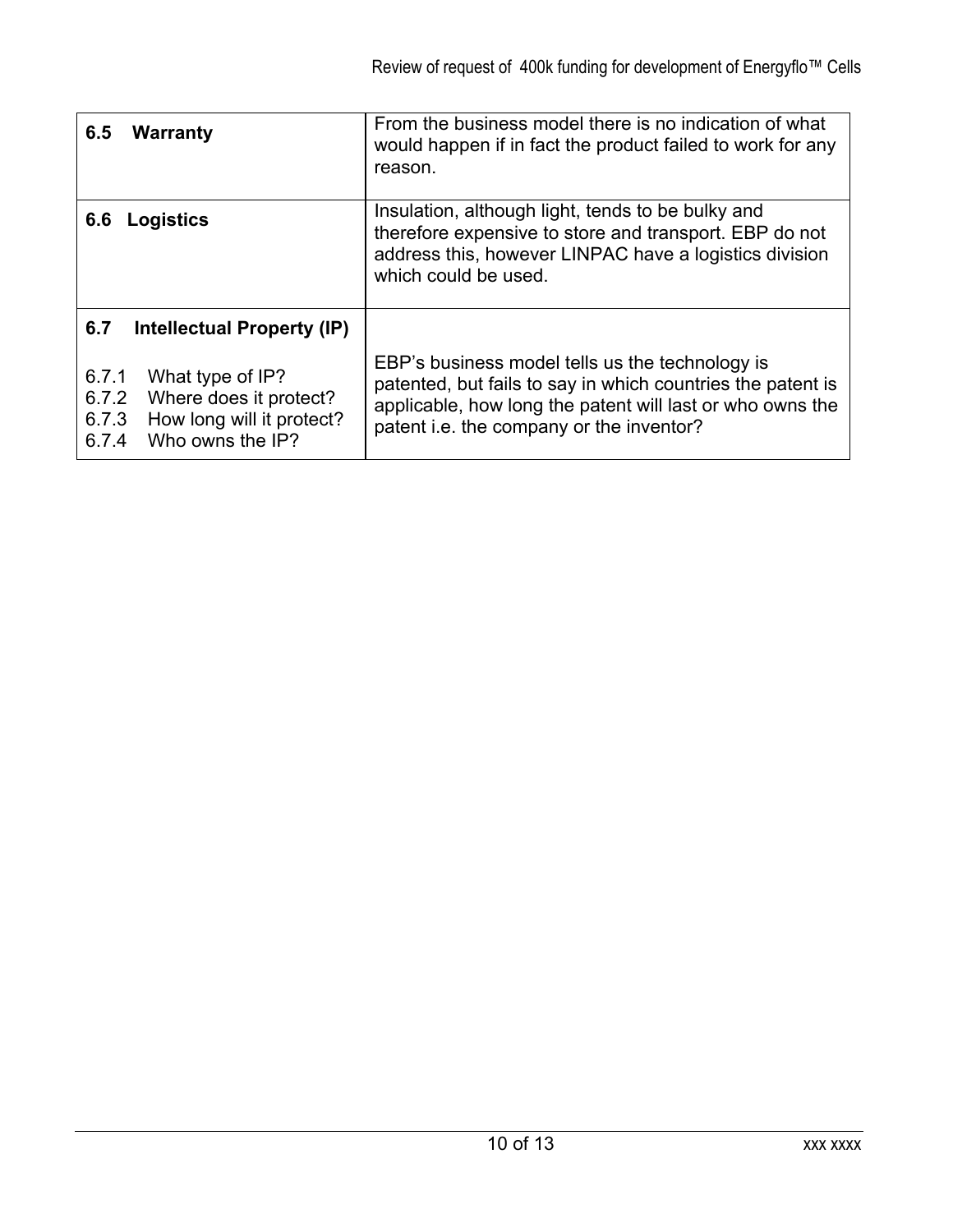### **7. Risk Analysis**

| 7.1<br>'Project-termination' Factors                                         | <b>Comments</b>                                                                                                                                                                                    |
|------------------------------------------------------------------------------|----------------------------------------------------------------------------------------------------------------------------------------------------------------------------------------------------|
| Unrealistic profit projection<br>7.1.1<br>from top-down market analysis.     | The product may simply not be as successful as<br>predicted.                                                                                                                                       |
| Change in demands or<br>7.1.2<br>requirements.                               | For one reason or other the combination of<br>insulation and ventilation could be disregarded as<br>unnecessary.                                                                                   |
| 7.1.3 The product not lasting the<br>test of time as predicted.              | This would terminate the project in the future,<br>wasting much money and time.                                                                                                                    |
| 7.2<br>'Project Scale-down' Factors                                          | <b>Comments</b>                                                                                                                                                                                    |
| 7.2.1<br>Cost of Energyflo™ Cell in<br>relation to existing Products.        | If the cell and possible related costs such as<br>training, prove to be more expensive or even<br>similar in price to existing products the project will<br>inevitably not do as well as expected. |
| 7.2.2<br>Hidden costs such as logistics<br>that appear not to be thought of. | It may be that money will have to be spent on<br>things EBP have not already thought of, therefore<br>the project will not have the funding to grow as<br>previously anticipated.                  |

#### **Further Comments**

At present I believe the projects' most important termination factor to address is EBP's complete disregard to producing actual figures and qualitative information to support claims made and measure effectiveness of the product. Is this information absent in order to make the product appear more attractive? Or have EBP not considered figures and values in their business plan because of their lack of experience?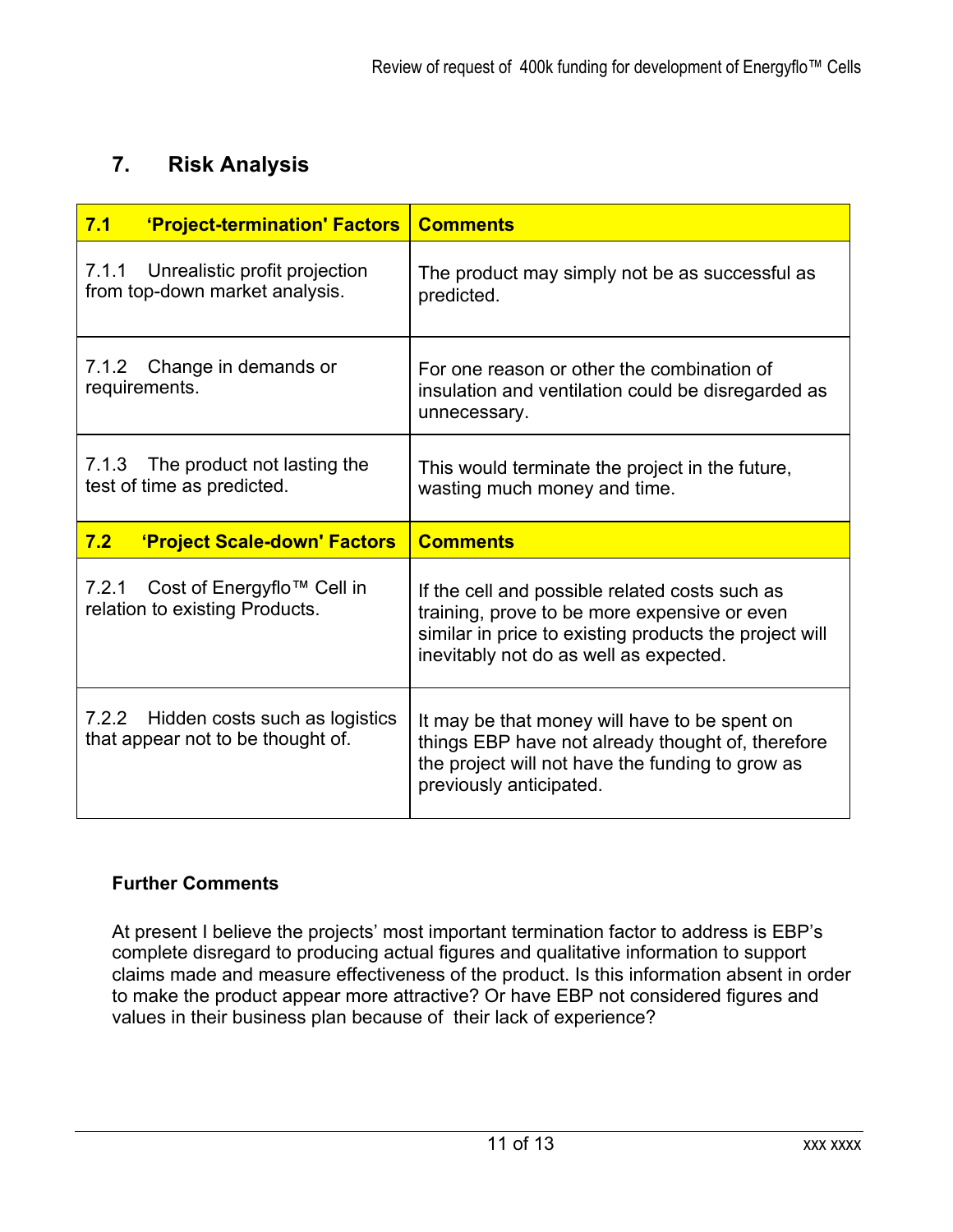#### **8. Conclusion/Next Steps**

I find the ₤400k investment opportunity in EBP both interesting and potentially worth supporting. However, before seriously considering this I would like to see:

- The ease of assembly tested by builders
- A more in depth market analysis to give a more accurate projection

• More information on how they can make claims of life time effectiveness and the accuracy of these

- The scoping study (mentioned 3.3)
- What could go wrong with the cell and the possibility of this happening
- More research into logistics
- More detailed patent information
- EBP's historic financial results
- EBP's projections from when the company started have they achieved them?
- Detailed 3-5 year projections
- What we would receive for the ₤400k investment
- When we could expect return on investment
- Contract terms with LINPAC
- Independent report on the technology
- CV's of EBP's management team are they only scientifically competent?
- A CEO in place *managing* the project, not (mentioned 6.2) simply *steering* the marketing strategy. The use of 'steering' implies many people want to be involved in the overall management. I feel the project would benefit from just one experienced manager, namely the CEO.